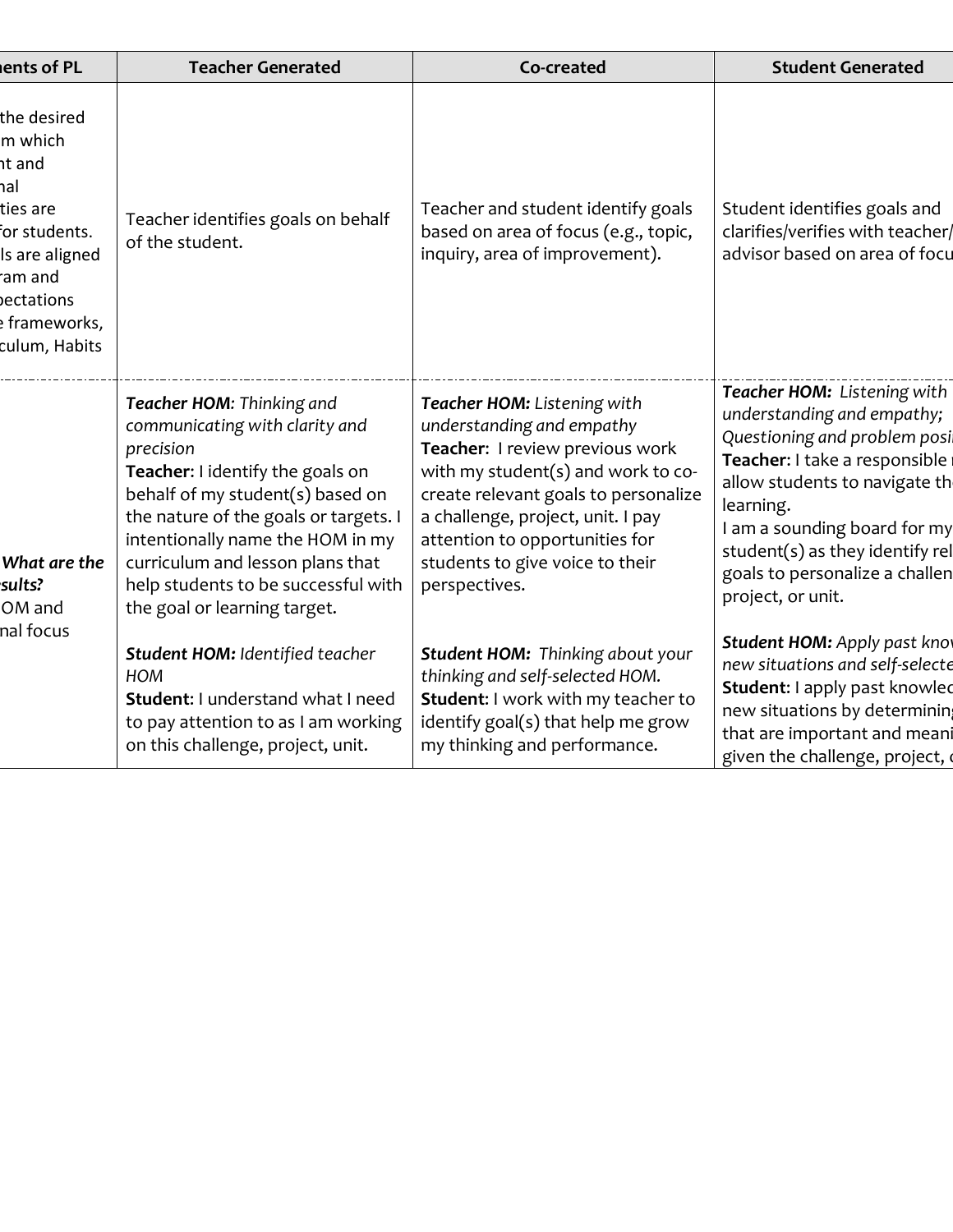| Teacher identifies a broader topic,<br>inquiry or problem. Students have<br>the opportunity to shape<br>inquiry/idea based on investigation,<br>analysis, and/or development of an<br>Teacher HOM: Managing                                                                                                                                                       | Student defines and articulate<br>the question( $s$ ) or problems<br>that become the basis of<br>investigation, analysis, and/or<br>development of an idea.                                                                                                                                                                                                                                                                                                                                                                                    |
|-------------------------------------------------------------------------------------------------------------------------------------------------------------------------------------------------------------------------------------------------------------------------------------------------------------------------------------------------------------------|------------------------------------------------------------------------------------------------------------------------------------------------------------------------------------------------------------------------------------------------------------------------------------------------------------------------------------------------------------------------------------------------------------------------------------------------------------------------------------------------------------------------------------------------|
|                                                                                                                                                                                                                                                                                                                                                                   |                                                                                                                                                                                                                                                                                                                                                                                                                                                                                                                                                |
| impulsivity; thinking<br>interdependently<br>Teacher: I facilitate a process with<br>students as we co-create questions<br>about the topic and help them<br>choose some of the priority<br>questions they might pursue. I work<br>to recognize my desire to speed up<br>the process or overly guide<br>students' thinking.<br><b>Student HOM: Questioning and</b> | Teacher HOM: Listening with<br>understanding and empathy; 1<br>responsible risks<br>Teacher: I confer with studen<br>them consider how broad or<br>their questions might be. I pa<br>attention to the choices they<br>making based on the nature of<br>task they have chosen to purs<br>Student HOM: Questioning ar<br>problems; Creating, imagining,<br>innovating<br>Student: I pursue an investiga<br>deeply interests me and is alig<br>curricular expectations. I fran<br>questions thoughtfully to mal<br>extent of research I will need |
|                                                                                                                                                                                                                                                                                                                                                                   | posing problems; thinking<br>interdependently<br>Student: I raise questions that I<br>wonder about and work with<br>others to develop some priority<br>questions we want to pursue.                                                                                                                                                                                                                                                                                                                                                            |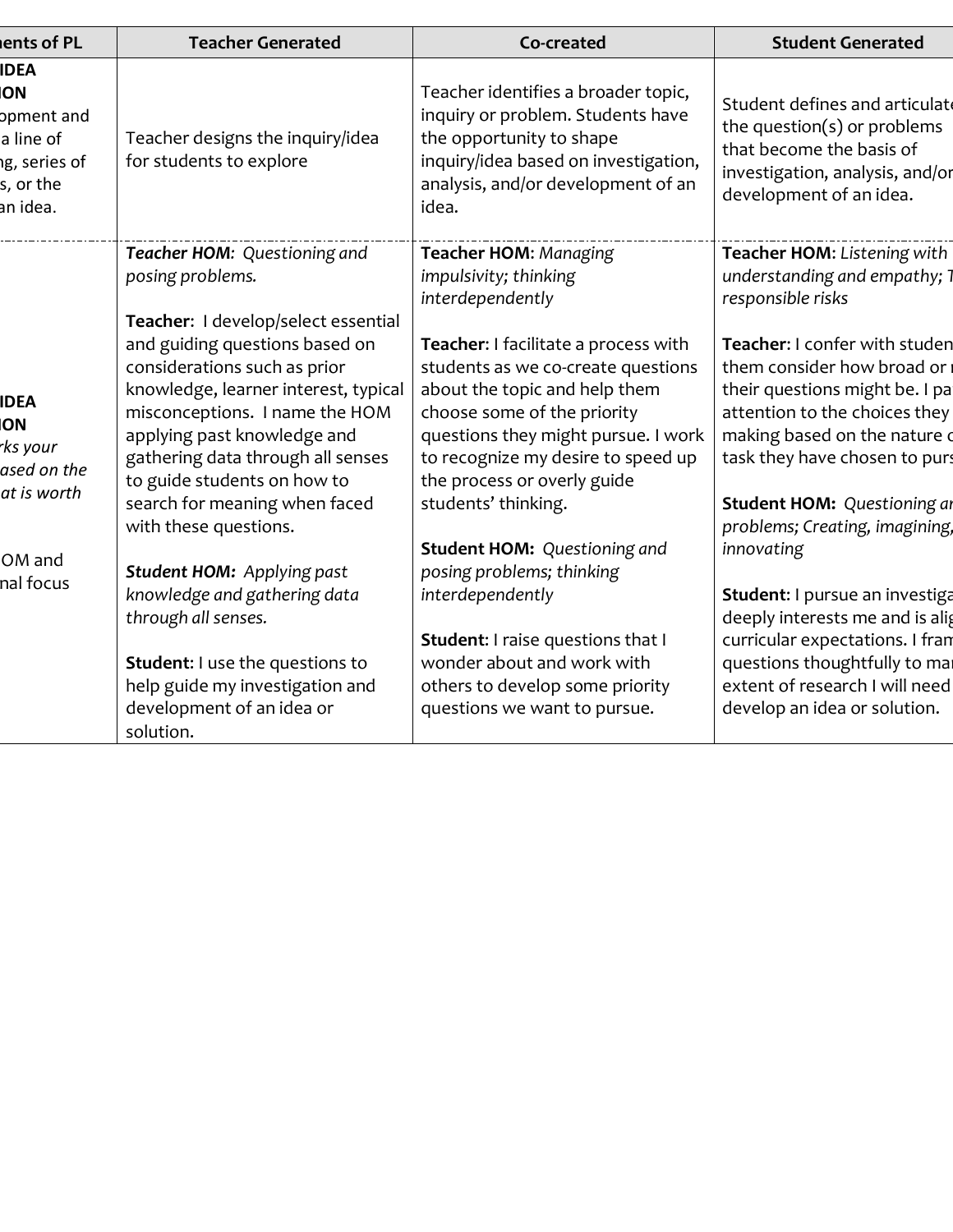| ents of PL                                                                                             | <b>Teacher Generated</b>                                                                                                                                                                                                                                                                                                                                                                                                                                                                                                                                                                                                                                                            | Co-created                                                                                                                                                                                                                                                                                                                                                                                                                                                                                                                                                                                                                                                                                                                  | <b>Student Generated</b>                                                                                                                                                                                                                                                                                                                                                                                                                                                                                                                                                                                    |
|--------------------------------------------------------------------------------------------------------|-------------------------------------------------------------------------------------------------------------------------------------------------------------------------------------------------------------------------------------------------------------------------------------------------------------------------------------------------------------------------------------------------------------------------------------------------------------------------------------------------------------------------------------------------------------------------------------------------------------------------------------------------------------------------------------|-----------------------------------------------------------------------------------------------------------------------------------------------------------------------------------------------------------------------------------------------------------------------------------------------------------------------------------------------------------------------------------------------------------------------------------------------------------------------------------------------------------------------------------------------------------------------------------------------------------------------------------------------------------------------------------------------------------------------------|-------------------------------------------------------------------------------------------------------------------------------------------------------------------------------------------------------------------------------------------------------------------------------------------------------------------------------------------------------------------------------------------------------------------------------------------------------------------------------------------------------------------------------------------------------------------------------------------------------------|
| <b>AUDIENCE</b><br>tunity for<br>O<br>ate evidence<br>g through the<br>ent of an<br>product or<br>hce. | Teacher identifies the form $(s)$ for<br>the task (e.g., podcast, film,<br>critique, prototype) and the target<br>audience.                                                                                                                                                                                                                                                                                                                                                                                                                                                                                                                                                         | Teacher offers possible task forms<br>as suggestions to inspire student<br>choice. The audience may be fixed<br>or open depending on the task.                                                                                                                                                                                                                                                                                                                                                                                                                                                                                                                                                                              | Teacher outlines general task<br>parameters or criteria and stu<br>identify the appropriate form<br>identifies and engages with a<br>authentic audience to help cr<br>test, and/or refine task. Teach<br>supports students as they tak<br>go public with their work in p<br>with potentially the most imp                                                                                                                                                                                                                                                                                                   |
| <b>AUDIENCE</b><br>audience<br>ation and<br>cation?                                                    | Teacher HOM: Thinking and<br>Communicating with Clarity and<br>Precision<br>Teacher: I clarify the purpose of<br>the task, timeline, and<br>opportunities for personalization. I<br>identify the habit of thinking and<br>communicating with clarity and<br>precision so that students see the<br>relationship between the way they<br>have chosen to accomplish the<br>task and its connection to the<br>audience.<br><b>Student HOM: Thinking and</b><br>Communicating with Clarity and<br>Precision<br>Student: I understand what the<br>task is and how I can use HOM<br>thinking with clarity and precision<br>to design, test, and refine the<br>quality of my communication. | Teacher HOM: Managing impulsivity;<br>thinking interdependently<br>Teacher: I facilitate a process with<br>students as we co-create<br>possibilities for the form of<br>creation/communication based on<br>the defined task and audience.<br>I work to recognize my desire to<br>speed up the process or overly<br>guide students' thinking.<br>Student HOM: Creating, imagining,<br>innovating; thinking and<br>communicating with clarity and<br>precision<br><b>Student: I work with others to</b><br>clarify what forms of creation/<br>communication and audiences are<br>possible. I imagine what it would<br>feel like to be in the audience and<br>work to provide an experience that<br>is engaging and effective. | Teacher HOM: Listening with<br>understanding and empathy; 1<br>responsible risk<br>Teacher: I confer with studen<br>them think about the purpose<br>task will be, how to engage th<br>audience, and how to test an<br>their approach.<br><b>Student HOM: Creating, imagil</b><br>innovating; thinking about thil<br>Student: I envision what my f<br>creation/communication migh<br>like and develop a plan, timeli<br>set of actions for how to mak<br>possible. I also pay attention<br>am feeling about where I am<br>process and how to reflect or<br>thinking and to reignite my er<br>doing the work. |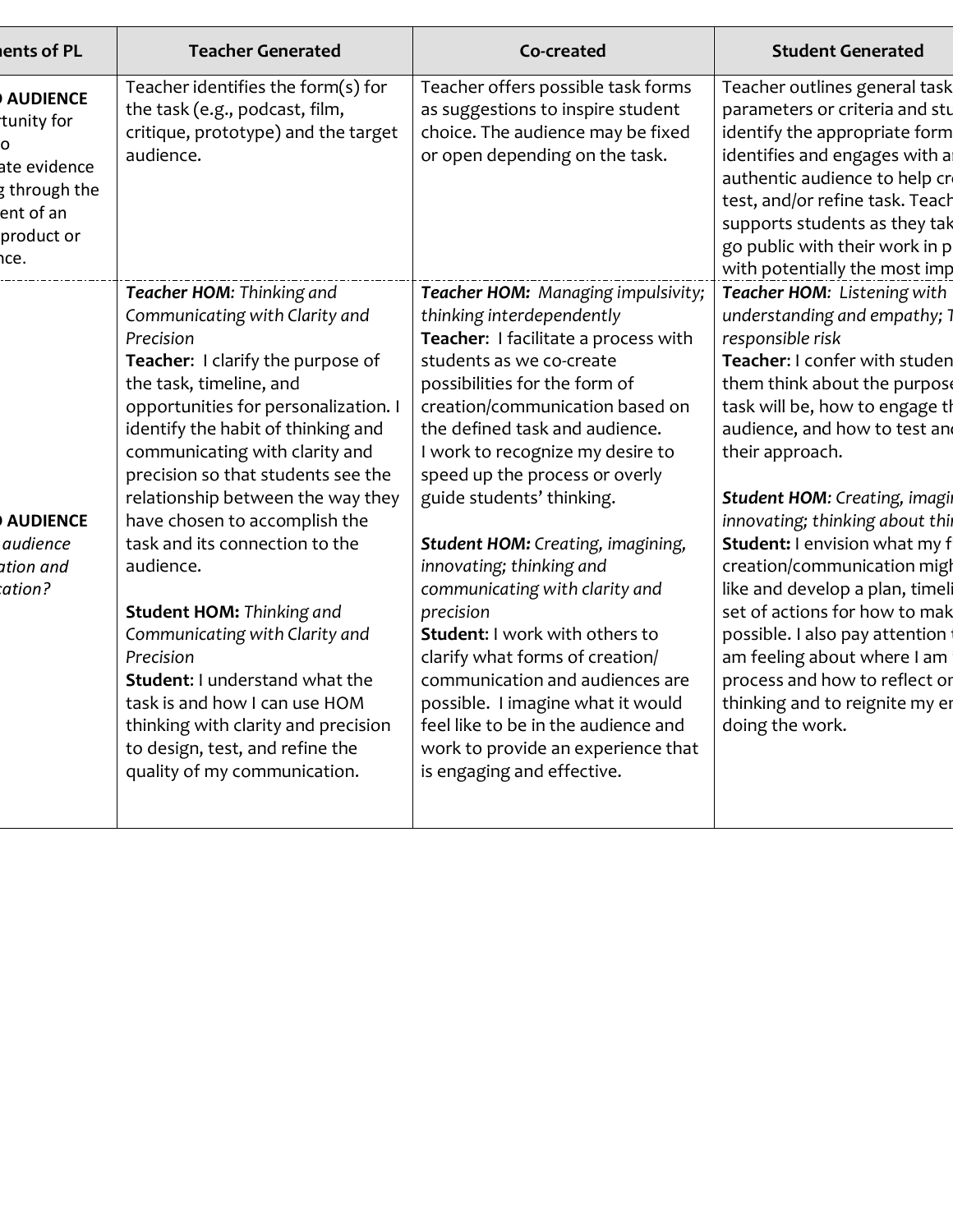| ents of PL       | <b>Teacher Generated</b>              | Co-created                                    | <b>Student Generated</b>              |
|------------------|---------------------------------------|-----------------------------------------------|---------------------------------------|
| ON               | Teacher clarifies criteria with       | Teacher collaboratively defines               | Teacher collaboratively defines c     |
| lishment of      | students to describe what             | criteria with student(s) and facilitates      | with student(s) to personalize ar     |
| a to guide the   | quality looks like. Teacher           | ongoing judgment of                           | focus based on past performance       |
| ent and self-    | evaluates performance based           | product/performance. Student has an           | constraints, and/or new challeng      |
| nt of the        | on criteria.                          | opportunity to evaluate performance           | Student consults with teacher in      |
| erformance.      |                                       | for teacher to consider in evaluation.        | development and scoring of the        |
|                  | Teacher HOM: Thinking and             | Teacher HOM: Managing impulsivity;            | Teacher HOM: Listening with           |
|                  | communicating with clarity            | Thinking interdependently                     | understanding and empathy; Striv      |
|                  | and precision                         | Teacher: I facilitate the examination         | accuracy                              |
|                  | Teacher: I explain the criteria       | of examples in which they use the             | Teacher: I provide the opportuni      |
|                  | to students and provide               | scoring tool to evaluate how well the         | students to examine work based        |
|                  | examples of work that meets           | examples match the established                | and audience that has been prod       |
|                  | those criteria. I provide a           | criteria and have an opportunity to           | the field they are pursuing. I conf   |
|                  | rubric or checklist to support        | clarify language in the scoring tool.         | students about the criteria they h    |
| ON               | students' self-assessment as          |                                               | generated to evaluate these exar      |
| riteria will the | they work.                            | <b>Student HOM: Thinking</b>                  | listen with care and make certain     |
| nce/product      |                                       | interdependently; Striving for accuracy       | understand their intentions befor     |
| red? How are     | <b>Student HOM: Striving for</b>      | <b>Student:</b> I use my voice to clarify the | making suggestions. I make certa      |
| to evaluate      | accuracy                              | judgment I'm making in evaluation of          | identify criteria that measure wh     |
| Who is           | <b>Student: I strive for accuracy</b> | the examples as well as suggestions           | important about the work.             |
| e judgment       | as I use the rubric/checklist to      | that might enhance the criteria. I can        |                                       |
| nd other-self-   | guide my in-process work and          | explain my thinking about what I was          | <b>Student HOM: Remaining open to</b> |
| ht)?             | evaluate after the                    | paying attention to when evaluating           | continuous learning; Striving for a   |
|                  | performance is complete.              | my own work.                                  | Student: I investigate established    |
|                  |                                       |                                               | in the field I am pursuing to indep   |
|                  |                                       |                                               | evaluate my creation/communica        |
|                  |                                       |                                               | come to the evaluation conferen       |
|                  |                                       |                                               | prepared mind to explain how I e      |
|                  |                                       |                                               | my work and am open to honest         |
|                  |                                       |                                               | judgements on my work by other        |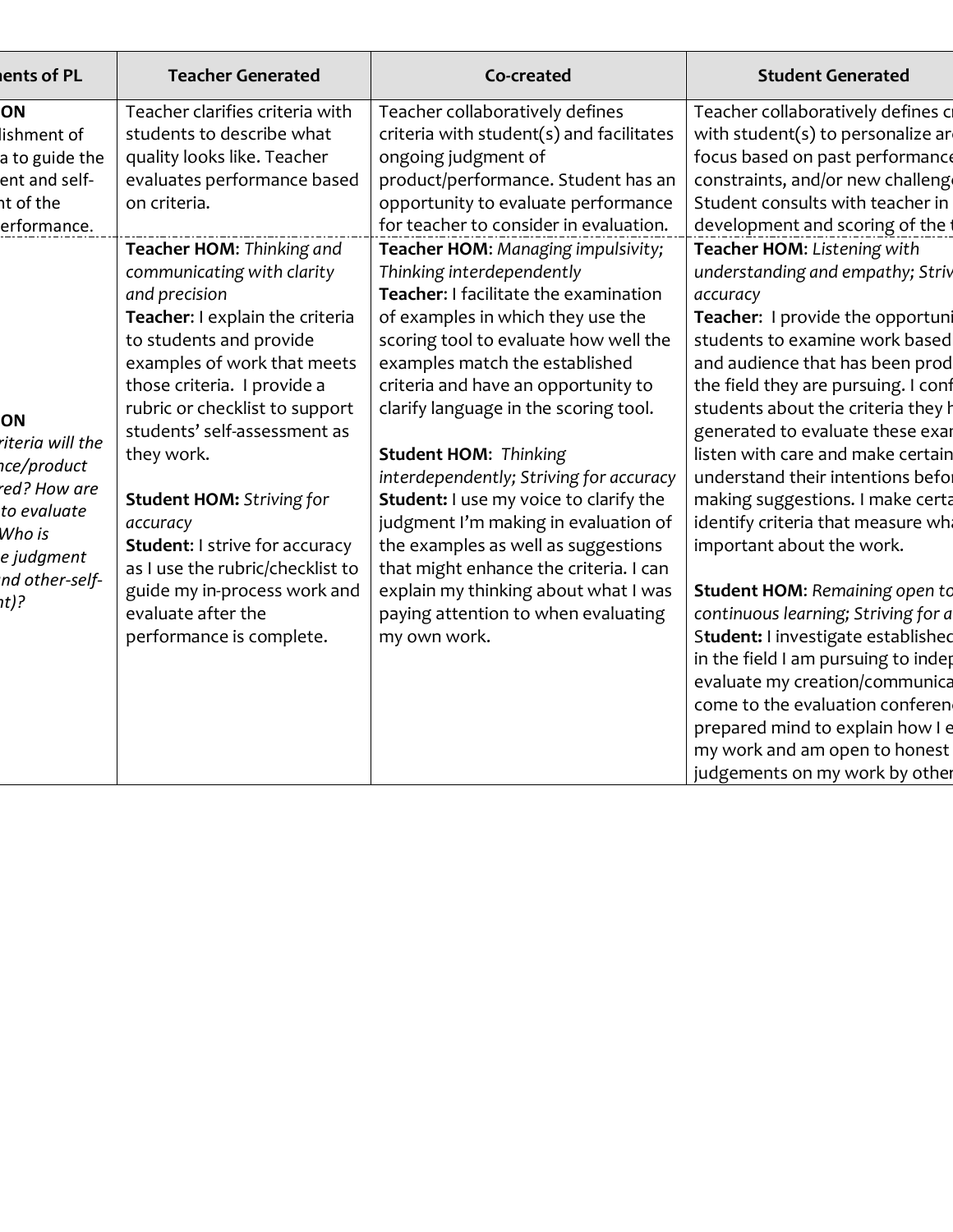| ents of PL                                                                                                                            | <b>Teacher Generated</b>                                                                                                                                                                                                                                                                          | Co-created                                                                                                                                                                                                                                               | <b>Student Generated</b>                                                                                                                                                                                                                                |
|---------------------------------------------------------------------------------------------------------------------------------------|---------------------------------------------------------------------------------------------------------------------------------------------------------------------------------------------------------------------------------------------------------------------------------------------------|----------------------------------------------------------------------------------------------------------------------------------------------------------------------------------------------------------------------------------------------------------|---------------------------------------------------------------------------------------------------------------------------------------------------------------------------------------------------------------------------------------------------------|
| tunities to<br>edback are<br>ly student<br>where<br>sk clarifying<br>play out<br>the critique,<br>n what's<br>suing in the<br>tion or | Teacher offers each student actionable<br>feedback to guide improvement based<br>on established criteria.                                                                                                                                                                                         | Student clarifies with teacher<br>key questions and challenges<br>about the work. Teacher offers<br>feedback to guide<br>improvement based on<br>established criteria.                                                                                   | Student and teacher conferer<br>clarify the questions the stud<br>about the work and consider<br>might offer credible feedback<br>expert, teacher. The student<br>independently negotiates red<br>feedback based on establishe<br>to guide improvement. |
| eedback be<br>to the learner?                                                                                                         | Teacher HOM: Thinking and<br>communicating with clarity and<br>precision; managing impulsivity<br>Teacher: When providing feedback, I<br>pay attention to the strengths of the<br>work and identify areas in which the<br>work can be improved. I resist giving<br>too many areas of improvement. | Teacher HOM: Listening with<br>understanding and empathy<br>Teacher: I offer feedback to<br>guide improvement based on<br>established criteria.<br><b>Student HOM: Remaining open</b><br>to continuous learning;<br>persisting                           | Teacher HOM: Listening with<br>understanding and empathy<br>Teacher: I maintain an invitat<br>tone as I learn about the ques<br>and concerns the student is ra<br>encourage the student to see<br>feedback from others beyond<br>walls of the school.   |
| ides the<br>How will<br>be used for<br>$\hbar t$ ?                                                                                    | I use the HOM remaining open to<br>continuous learning for them to<br>remember as they receive feedback to<br>help shape and modify their work.<br><b>Student HOM: Remaining open to</b><br>continuous learning; persisting<br>Student: I take advantage of the                                   | Student: I use the criteria for<br>evaluation to help me raise<br>questions or concerns about<br>the quality of my work. I clarify<br>my key questions and<br>challenges in the work with the<br>teacher and/or with peers and<br>act upon the feedback. | <b>Student HOM: Remaining ope</b><br>continuous learning; taking res<br>risks<br>Student: I ask for a feedback<br>conference and frame the<br>conversation based on what's<br>important by posing question<br>concerns. I listen to the feedb           |
|                                                                                                                                       | opportunities to receive feedback and<br>make certain I understand it well<br>enough to be able to improve and<br>modify my work.                                                                                                                                                                 |                                                                                                                                                                                                                                                          | ask clarifying questions befor<br>considering next steps.                                                                                                                                                                                               |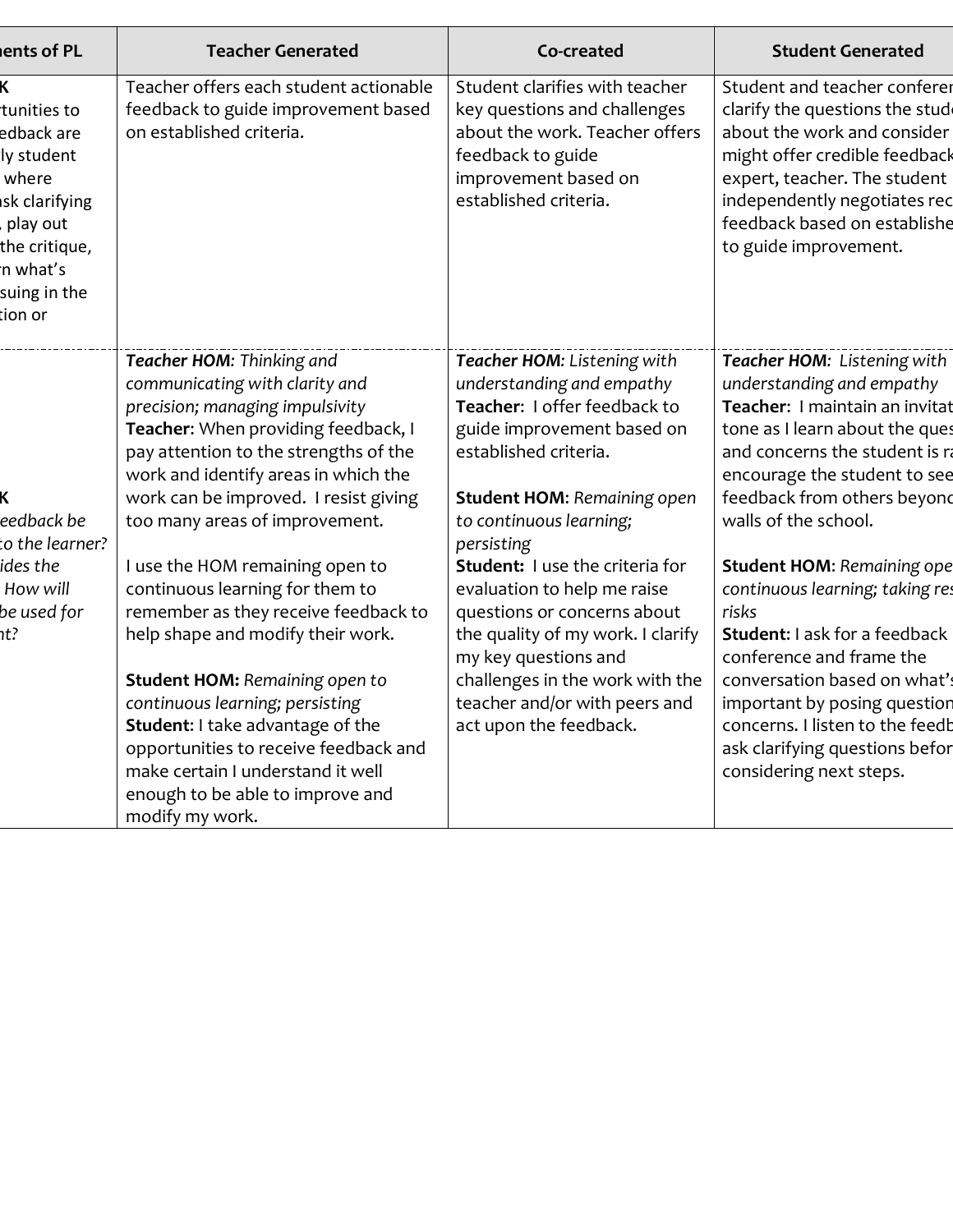| ents of PL                                                                                                       | <b>Teacher Generated</b>                                                                                                                                                                                                                                                                                                                                                    | Co-created                                                                                                                                                                                                                                                                                                                                      | <b>Student Generated</b>                                                                                                                                                                                                                                                                                                                                                             |
|------------------------------------------------------------------------------------------------------------------|-----------------------------------------------------------------------------------------------------------------------------------------------------------------------------------------------------------------------------------------------------------------------------------------------------------------------------------------------------------------------------|-------------------------------------------------------------------------------------------------------------------------------------------------------------------------------------------------------------------------------------------------------------------------------------------------------------------------------------------------|--------------------------------------------------------------------------------------------------------------------------------------------------------------------------------------------------------------------------------------------------------------------------------------------------------------------------------------------------------------------------------------|
| <b>G PLAN</b><br>opment of a<br>eate and<br>pportunities<br>nt to practice,<br>and critique<br>bward             | Teacher designs an instructional<br>learning plan for the students that<br>is typically a blend of independent<br>assignments, small group, and<br>whole class instruction.                                                                                                                                                                                                 | Student and teacher collaborate to<br>create a learning plan considering<br>sequence, pace, and content based<br>on student interest and need.                                                                                                                                                                                                  | Student works at their own p<br>based on a plan of action that<br>designed by them. Teacher re<br>checks in (e.g., conferences, 1<br>assessments) to monitor imp.<br>help coach based on interest<br>need.                                                                                                                                                                           |
| ired results.                                                                                                    | Teacher HOM: Creating, imagining,                                                                                                                                                                                                                                                                                                                                           | Teacher HOM: Creating, imagining,                                                                                                                                                                                                                                                                                                               | Teacher HOM: Taking respons                                                                                                                                                                                                                                                                                                                                                          |
|                                                                                                                  | and innovating                                                                                                                                                                                                                                                                                                                                                              | and innovating; thinking flexibly                                                                                                                                                                                                                                                                                                               | Managing impulsivity                                                                                                                                                                                                                                                                                                                                                                 |
| <b>G PLAN</b><br>the plan<br>ect with the<br>ired results)?<br>s do the<br>nd student<br>sign and<br>he learning | Teacher: I plan targeted<br>lessons/activities based on the<br>learning goals and the identified<br>needs of learners. Often the nature<br>of the learning requires the<br>student to struggle with<br>accomplishing the assignment<br>while, at the same time, thinking<br>flexibly about new approaches,<br>ideas, and perspectives.<br>Student HOM: Persisting; thinking | Teacher: I work with student(s) to<br>develop activities and an<br>instructional plan to meet their<br>needs aligned to the demands of<br>curricular content.<br><b>Student HOM: Applying past</b><br>knowledge; persisting<br><b>Student: I reflect on what I already</b><br>know (and what I want to know)<br>about the topic and what I know | Teacher: I check in with stude<br>make certain they are on trac<br>attention to skill building nee<br>provide tools or resources wh<br>appropriate. I restrain myself<br>taking over the process and in<br>provide opportunities for stud<br>step back in order to self-eval<br>make necessary adjustments.<br><b>Student HOM: Thinking about</b><br>thinking; Taking responsible ri |
| es?                                                                                                              | flexibly                                                                                                                                                                                                                                                                                                                                                                    | about myself as a learner. I use my<br>voice to express any concerns or                                                                                                                                                                                                                                                                         | Student: I develop an instruct                                                                                                                                                                                                                                                                                                                                                       |
|                                                                                                                  | Student: I participate actively in<br>the learning environment by<br>sticking with the challenge at hand<br>and remaining open to considering<br>alternatives.                                                                                                                                                                                                              | challenges that might get in the<br>way of my learning.                                                                                                                                                                                                                                                                                         | plan based on my area of focu<br>key deadlines. I monitor my p<br>and seek feedback when I hay<br>questions about the work. I a<br>seek expertise both within an<br>beyond the classroom walls.                                                                                                                                                                                      |